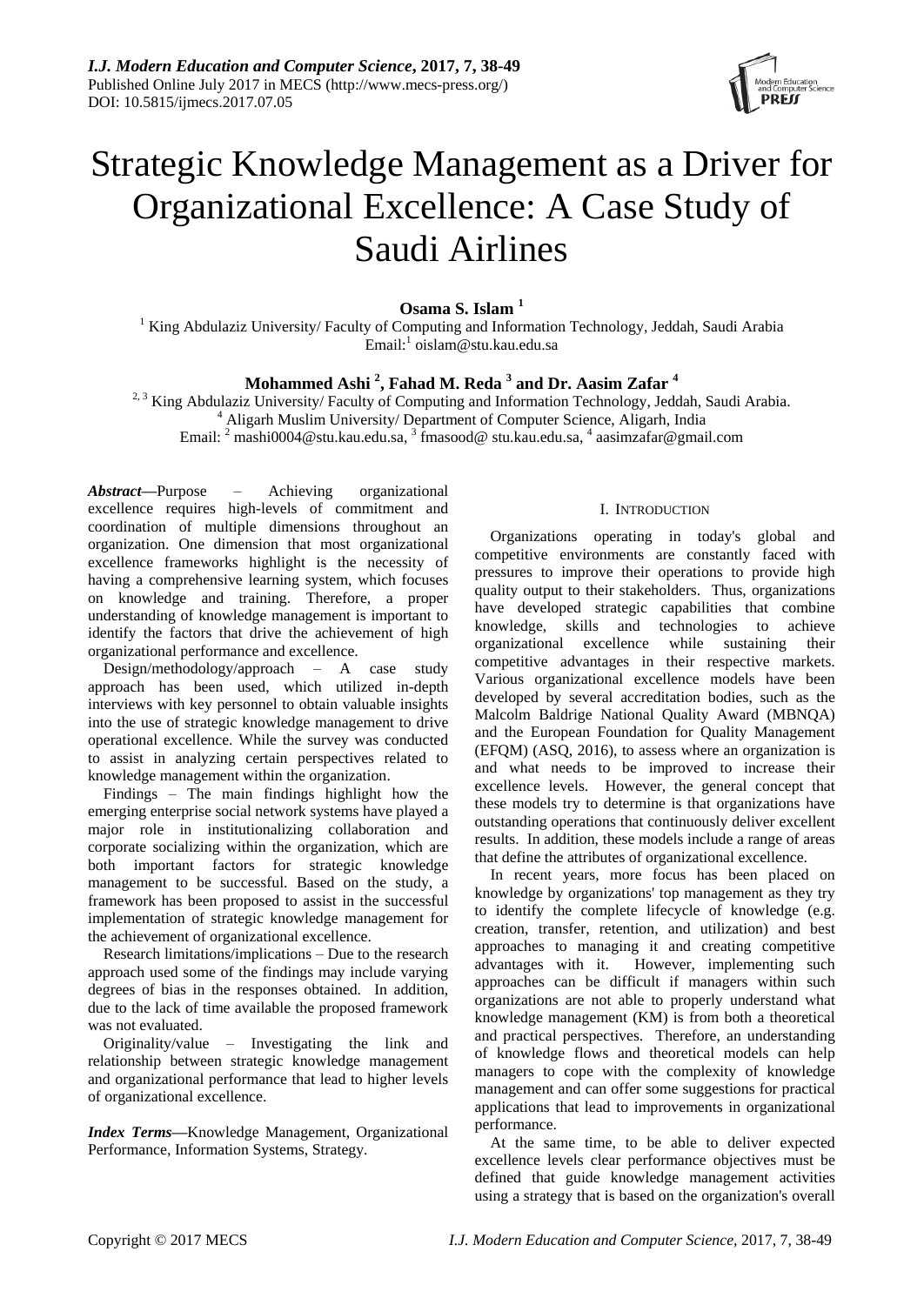strategy, which clarifies where they are headed, what their short and long term targets are, and the associated action plans. A knowledge management strategy provides an implementation plan, which facilitates enhanced deliverables that leverage the cumulative knowledge of an organization and its members.

The paper attempts to investigate the issues that organizations face when striving to achieve organizational excellence by implementing strategic knowledge management (SKM) and proposes a solution that addresses these issues with a comprehensive and effective knowledge management strategy. In addition, the paper aims to investigate the potential that strategic knowledge management may have as a driver for organizational excellence, through a case study of Saudi Airlines.

However, an overview of knowledge management with its main models and cycles is important to understand first before a proper analysis of its effects on organizational excellence is done. Strategic knowledge management will require the linkage between critical success factors with knowledge enablers that increase the rate of success and levels of achieving organizational excellence.

The remaining parts of the paper is structured with section 2 and 3 providing a brief overview of organizational excellence and knowledge management to provide understanding of the related concepts. Section 4 then examines relevant literature on cycles and models related to knowledge and knowledge management, in addition to highlighting key associated technologies. Section 5 then discusses the related factors that lead to developing effective strategic knowledge management. Section 6 then presents the case study findings, while section 7 analyzes and discusses them and section 8 presents the proposed SKM implementation framework. Then finally, section 9 discusses main recommendations and conclusions reached based on the research findings.

#### II. ORGANIZATIONAL EXCELLENCE

From a general perspective, organizational excellence refers to the focus of an organization to establish a standard set of organizational elements that together deliver outstanding results. These organizational elements have been defined by several models, covering concepts such as, leadership process management, customer centric focus, people, and strategy (ASQ, 2016).

In addition, as indicated by Ringrose (2013) most organizations that adapt such models outperform their competitor in their respective industries. However, Ringrose also highlighted that most of the well-known organizational excellence models include knowledge management as a unique area of focus. While a study by Heisig, et al. (2016) looked at the relationship between knowledge management and business performance to identify key areas of future research. Their key findings indicated the importance of knowledge management in supporting innovation performance and competitive advantage.

Further, Harrington (2006) discussed five pillars that must be managed together to achieve organizational excellence. These pillars are process, project, change, knowledge and resource. His key points include the need for having a knowledge management system that is designed around the organization's key competencies and the need for a collaborative environment that supports knowledge management and excellence.

#### III. KNOWLEDGE MANAGEMENT

Knowledge management as a topic has taken the attention of both the commercial and academic communities, who view knowledge as a key resource for gaining competitive advantage especially in today's knowledge-based economy (Martensson, 2000).

Per (Earl, 1997), knowledge is considered an essential strategic element and economic asset of an organization and is present as a foundation for all functions of the enterprise (Wiig, 1993). While Boisot (1998) views knowledge as a key facilitator to the development and enhancement of products and services.

Argote and Ingram (2000) proposed the idea that effective knowledge processing resembles the grounds for competitive advantage in all kinds of businesses and is crucial to the existence of an organization.

In addition, organizations are becoming more aware that knowledge as a resource is instrumental to the development of their operations. Combined with information systems and technologies, knowledge becomes a critical success factor for the achievement of strategic objectives. Therefore, knowledge needs to be carefully managed to sustain creative and productive practices within an organization that assist in the full lifecycle of knowledge management.

Knowledge management can also be viewed as the intentional and structured approach to organize and coordinate the creation and usage of helpful information and knowledge produced by its members that add value to the overall organization. This is usually accomplished by adapting a knowledge management model or cycle that continuously seeks feedback and improvements to the overall knowledge management process, which covers how knowledge should be created, validated, presented, distributed and applied.

Knowledge can also benefit the intellectual capital of an organization as described by Mousakhani and Rouzbehani (2014) who found in their research study that knowledge management has a significant relationship between intellectual assets and knowledge management practices.

Knowledge management technologies include the emergent Web 2.0 technologies, such as wikis and blog (Becerra-Fernandez & Sabherwal, 2010). Such technologies have also supported the emergence of newer forms of knowledge models that utilize the collaborative nature of web technologies (Borjigen, 2015). In addition, other technologies that support knowledge management also include enterprise content management system, DSS, ERP, video conferencing, expert system.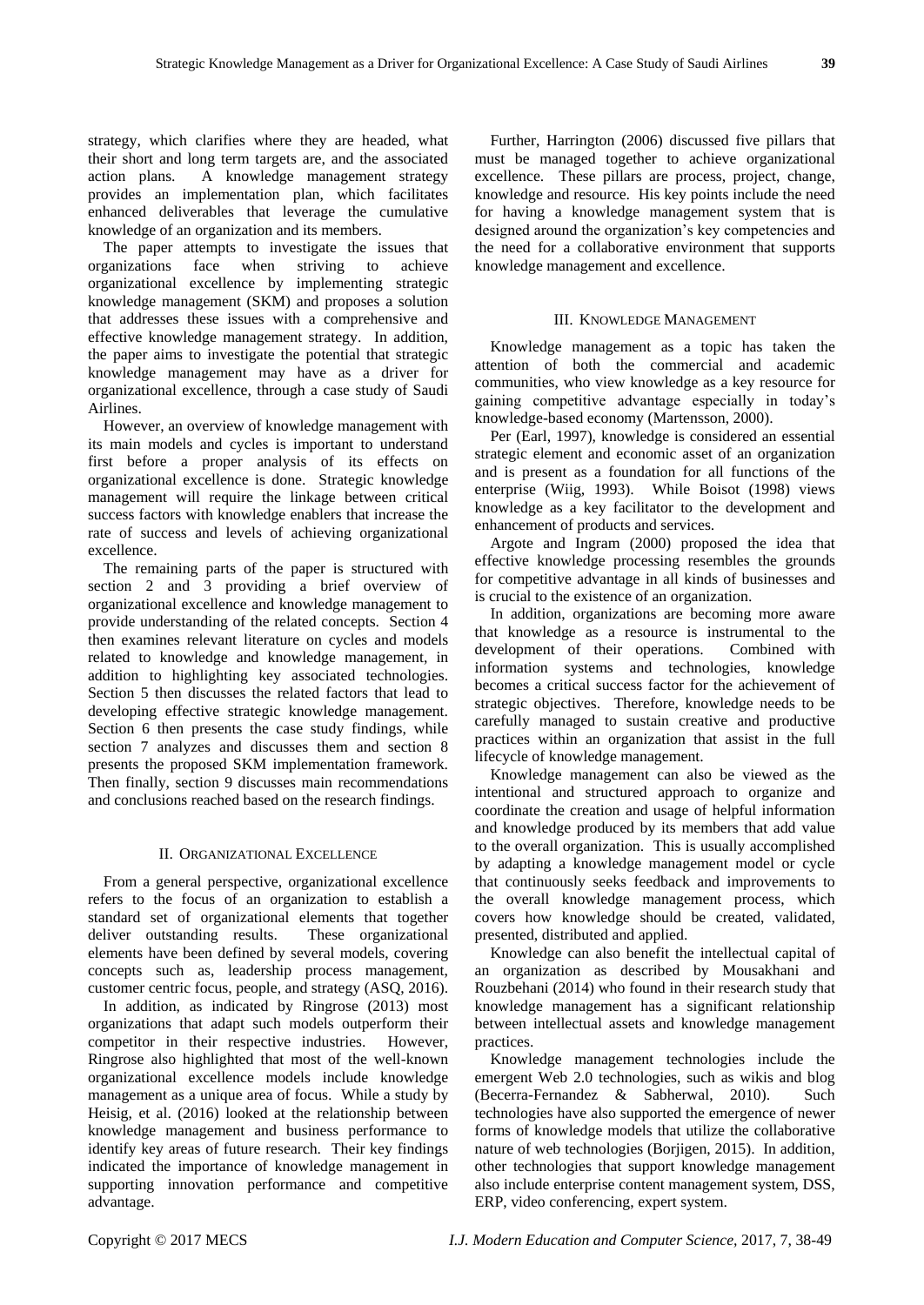#### IV. KNOWLEDGE MANAGEMENT MODELS AND CYCLES

The study of knowledge management has led to the development of several models and cycles, which are briefly described in the following subsections. These models and cycles highlight important factors relevant to the case study analysis.

## *A. Knowledge Management Models*

McAdam and McCreedy (1999) described three broad categories of knowledge management models, namely knowledge category models, intellectual capital models, and social constructed models. The following is a brief description of each:

#### *Knowledge Category Models*

The aim of this type of models is to categorize knowledge into specific items or artifacts. Nonaka's Model, SECI, (Nonaka and Takeuchi, 1995), does so by distinguishing between tacit and explicit knowledge. Whereas other studies focused on other dimensions such as by McLoughlin and Thorpe (1993) looking at programmed knowledge and knowledge gained from questioning insight. Hedlund and Nonaka (1993) also had an expanded model that added additional dimensions of who is generating the knowledge.

In addition, Boisot (1987) also described a knowledge management model using the dimensions of codified knowledge and diffused knowledge. While the Karl Wiig knowledge management model (1993) aims to identify useful knowledge for organizations by organizing them into essential dimensions, such as completeness, connectedness, congruency, and perspective & purpose.

The Choo Sense-Making Knowledge Management Model (1998) also focused on sense making, knowledge creation, and decision making skills, to use knowledge within a large framework in organizations. Snowden (2000) proposed the ASHEN model, which separates knowledge into five components, namely artefacts (i.e. documented items), skills, heuristics (cognitive thought process when making complex decisions), experience and natural abilities.

#### *Intellectual Capital Models*

The aim of this type of models is to classify knowledge management as Human Capital (IC). For example, the Skandia IC model (Chase, 1997; and Roos and Roos, 1997), separated IC/ KM into human, customer, process and growth elements that are either related to human capital or organizational capital.

Another model proposed by Frid's (2003) aims to assess the level of maturity that an organization is at in relation to knowledge management. They range covers five levels starting with knowledge chaotic, then knowledge aware, then knowledge focused, then knowledge managed, and finally knowledge centric. This way an organization can determine how capable it is in delivering and improving its knowledge management capabilities.

#### *Socially Constructed Models*

The aim of this type of model is to view knowledge as linked within the social and learning activities of organizations. One example, is the model proposed by Demerest's (1997) who adapted a previous model by Clark and Staunton's (1989) and integrated the elements of social interchange.

In addition, the model by Kogut and Zander (1992) also described knowledge as a source of competitive advantage for organizations. They focus on how knowledge is created and transferred within organizations.

The model by von Krogh and Roos Model (1995) also tries to distinguish between individual and social knowledge, with a focus on how people create and use knowledge in addition to how it is communicated and transferred between them.

While another model by Stankosky and Baldanza (2001) addresses various factors that enable knowledge management, such as leadership, organization structure, technology and learning in addition, to representing elements from other related disciplines, such as cognitive science, communication, individual and organizational behavior.

## *B. Knowledge Management Cycles*

Birkinshaw and Sheehan (2002) highlighted in their study that all knowledge management lifecycle stages usually require a unique set of initiatives and technologies that are not specific to each organization. This indicates that each organization must go through a unique transformation process to be able to effectively manage knowledge, which usually requires effective processes, clear communication channels and measurable performance targets.

Knowledge management cycles are also closely related to organizational learning cycles, which are based on a decision execution cycle (M. W. McElroy, 2003). This usually involves planning, decision-making, monitoring, and evaluating the whole learning process and the generated knowledge.

A brief discussion about some of the key models commonly associated with knowledge management cycles is given below:

## *The Wiig KM Cycle*

This knowledge management cycle focuses on key elements that assist in:

- Collecting, analyzing and organizing knowledge.
- Storing such knowledge for later retrieval.
- Coordinating and retrieving required knowledge.
- Providing feedback on the utilization of knowledge and received benefits.

#### *The Meyer and Zack KM Cycle*

This knowledge management cycle is derived from design and development of information products. Here, information is provided to stakeholders in various forms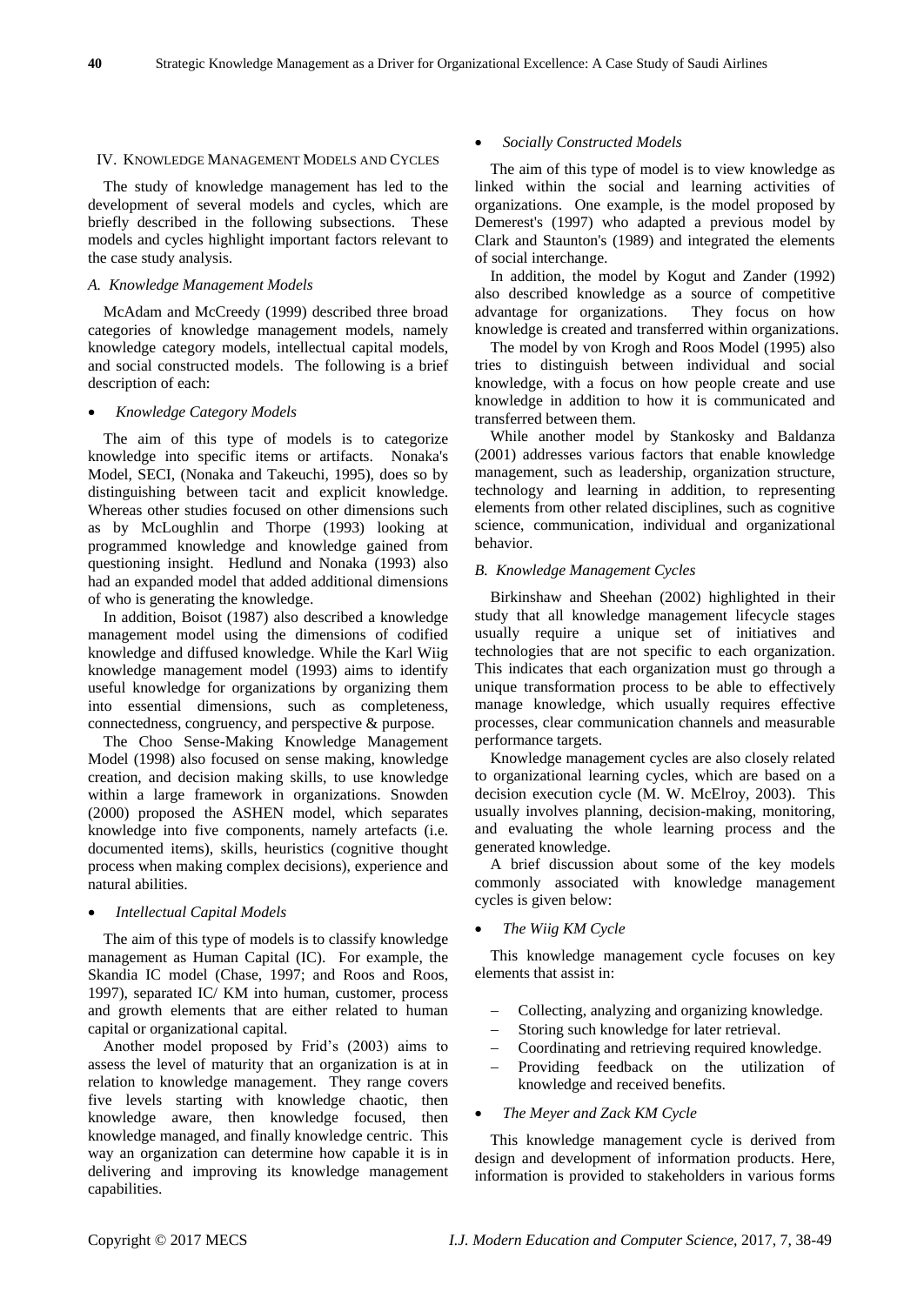such as databases, news-feeds, or profiles. Key stages in this knowledge management cycle include:

- Acquire
- Refine
- Store
- Distribute
- Present

In addition, improvements and updates are important in this model through feedback.

#### *The McElroy KM Cycle*

This knowledge management cycle focuses on knowledge production through formulating, codifying and evaluating a problem claim. The later part of the cycle focuses on knowledge integration, by broadcasting, searching, teaching, sharing knowledge.

This knowledge management cycle focuses on filtering generated knowledge to ensure that it is of benefit to the organization, which contrasts with traditional document management that stored everything.

*The Bukowitz and Williams KM Cycle*

This knowledge management cycle focuses on the following key elements:

- The market-driven and tactical part that incorporates getting, using, learning, and contributing knowledge back enriching the knowledge-base.
- The knowledge assessment, building/sustaining and divesting of knowledge, and this is macroenvironment driven and strategic.
- The learning phase and a decision to either maintain or divest.

#### V. EFFECTIVE STRATEGIC KNOWLEDGE MANAGEMENT

Development of an effective strategic knowledge management requires a clear understanding of an organization's business strategy to be able to develop a comprehensive and aligned knowledge management strategy. This would ensure that knowledge management activities are geared towards the achievement of strategic objectives and the overall goal of achieving organizational excellence.

## *A. Business Strategy*

Wiig since 1993, has called for practical and coherent frameworks for Knowledge Management stating that, managers have struggled with the absence of a framework that would help them to manage knowledge on a relevant and broad basis and to increase adoption of knowledge management practices and organizational resources dedicated. Even though, effective Knowledge Management grants many benefits for organizations and involved individuals (Cyr and Choo, 2010), there is no

common method to benefit from an organization's knowledge capital.

In today's business environment, world-class enterprises have recognized the fact that managing their knowledge assets abilities and strategies are far more important than their ability or potentiality in investing in and managing their physical assets. Therefore, in this approach it is possible to examine the opportunity for the alignment between an organization's strategy and its knowledge management considering knowledge management as a strategic tool with potentiality of acquiring organizational objectives and competitive advantages in various aspects covering manpower training and development, maintaining lower costs and higher profits, and overall short term and long benefits. While per (Mathew, 2011), knowledge management provides benefits to organization by acting as crystal in developing and implementing organizational strategy. When knowledge management is implemented, companies can recognize how to exploit current resource to enjoy competitive advantages rivaling both internal and external competitors. Per (Beijerse, 1999) knowledge management is about harnessing the strategically driven needs of knowledge workers to continuously enhance their capabilities using available sources of information. This would assist in interpreting situations and creating knowledge insights based on experiences and skills gained in the learning process. Moreover, such knowledge creation cycles must be aligned with overall organizational goals to ensure that critical knowledge is identified and stored.

Organizations within existing knowledge management process are utterly supported by the expeditious development of information and communication technologies. knowledge management tools and techniques have greatly affected such organizations for the process conversion replacing tacit knowledge with explicit knowledge. Besides, they enabled capturing, sharing, dissemination and reuse of knowledge, and thus, this brought about reduction in process costs, participation of employees in knowledge development, knowledge management implementing as strategic tool, and holistic organizational development.

Too often, organizations implement cutting-edge technology and stumble upon the slowness to change in culture and behavior or to some extent resistance to change. In short, there would be insignificant improvement and progress in knowledge management capabilities regardless of what supporting system is used due to the interrelated organizational culture issues which affects employee's behavior around knowledge. Knowledge management is complex and multifaceted and demands an incorporation of various organizational components, namely, technology, HR practices, and organizational structure and culture for the benefit of ensuring that the right knowledge is made available on timely manner.

Ample examples of knowledge management systems are meant for boosting innovation, adaptability and responsiveness, however, they don't reach expectations.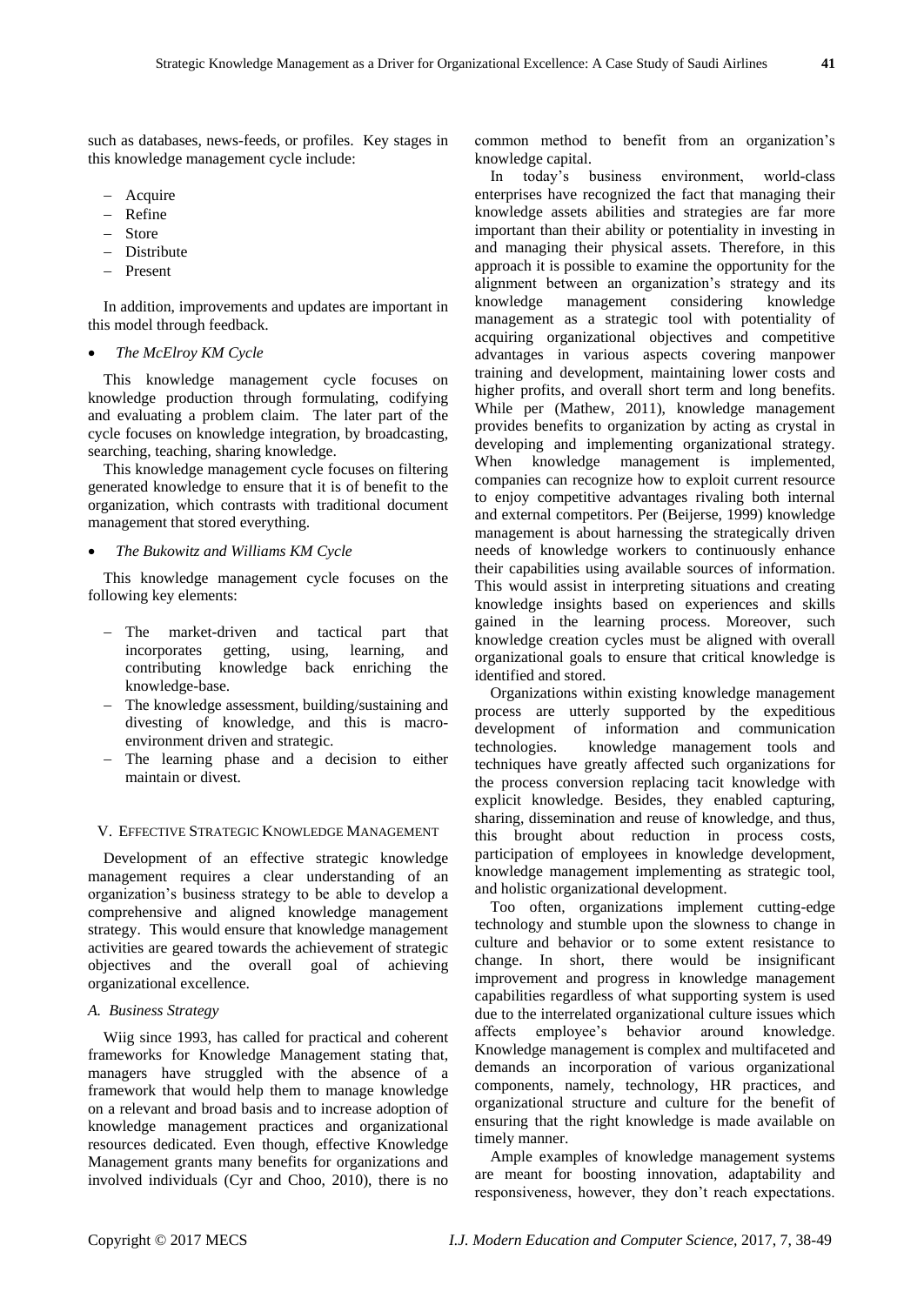The reason is that only few executives know precisely what to do about knowledge management and how to mutate the entire knowledge management system.

#### *B. Associated Knowledge Management Strategy*

Developing an effective knowledge management strategy within an organization can be challenging without the support of comprehensive frameworks or methodologies. The following is a key framework supporting the development of knowledge management strategies that are essential to reaching organizational excellence.

#### *C. Accenture's Knowledge Management Framework*

For the interest of helping executives, Leigh Donoghue et al (1999) at the Accenture have constructed a framework associating specific Knowledge Management strategies to correspondingly specific challenges commonly facing organizations. Their knowledge management Framework assumes, which states that the aim is to understand how knowledge will be utilized first before trying to develop essential knowledge capabilities for an organization to succeed in their core processes and related activities ensuring organizational excellence (Donoghue et al., 1999). One illustration of this is in enriching the airline's supply-chain "know-how" as in catering service reducing supply cost and duration. Another example is in improving the airline's perception of what their guests prefer certain privileges, quality, or service; to assure success of its operations reaching organizational excellence and maintaining their competitive advantage over competition.

The initial step to applying the framework is to evaluate and categorize methods of performing work tasks. Here, the assessment is conducted on two perspectives, one is the interdependence level required, mean means to what degree are personnel required to collaborate and the second perspective regards the required work complexity and the degree to which personnel are committed to apply their judgments interpreting miscellaneous information needed for the job to be completed.

Using the two noted factors, researchers have categorized four different work models each

corresponding to different type of work characteristics. The following are the four main models identified (figure 1):

- Integration Model, work in this model is often systematic, repetitively performed, relying on standard processes and approaches, while relays on close coordination between functions.
- Collaboration Model, work in this model incorporates improvisation and on-the-job training and practical learning, and depends upon deep expertise across functions and flexible teams' involvement.
- Expert Model, the work in this model requires judgment to solve unique problems and is strongly linked with key performers.
- Transaction Model, work in this model is commonly repetitive and does not require a lot of thought in it, as detailed procedures are in place for each step.

In principle, as there are different ways to performing the same process, there are no accurate connections between one core process and a corresponding work model, therefore, understanding how work is done would assist in categorizing the nature of the work and determine its proper knowledge management approach.

Substantially, each model exhibits its own discrete set of knowledge management challenges. For example, a key challenge in the collaboration model is in accomplishing leading-edge innovation. Towards taking over that challenge, an organization is obliged to motivate taking risk while joining the various knowledge domains, such as sales and distribution, and product R&D, to consequently resolve all sophisticated issues related to knowledge management. On the contrary, organizations in the expert model usually need to concentrate on ensuring that its star performers are giving back outstanding results. To achieve that, a business must cope with problems such as hiring, retaining, and motivating talented personnel and overcoming information silo affect or the mentality causing it.

| groups                                           | <b>Collaborative Integration model</b><br>• Integrated processes<br>• Integrated teams<br>· Best practice benchmarking |                                                                                                  | Collaboration model<br>• Strategic framing<br>• Knowledge linking<br>• Action learning |  |
|--------------------------------------------------|------------------------------------------------------------------------------------------------------------------------|--------------------------------------------------------------------------------------------------|----------------------------------------------------------------------------------------|--|
| Level of interdependence<br>Individual<br>actors | <b>Transaction</b> model<br>• Routinization<br>• Automation<br>• Productization                                        | Expert model<br>• Experienced hiring<br>• Apprenticeships/development<br>• Capability protection |                                                                                        |  |
|                                                  | Routine                                                                                                                | <b>Complexity of work</b>                                                                        | Interpretation/<br>judgment                                                            |  |

SOURCE: ACCENTURE ANALYSIS

Fig.1. Potential KM strategies for each business model for tackling challenges (Donoghue, et al., 1999).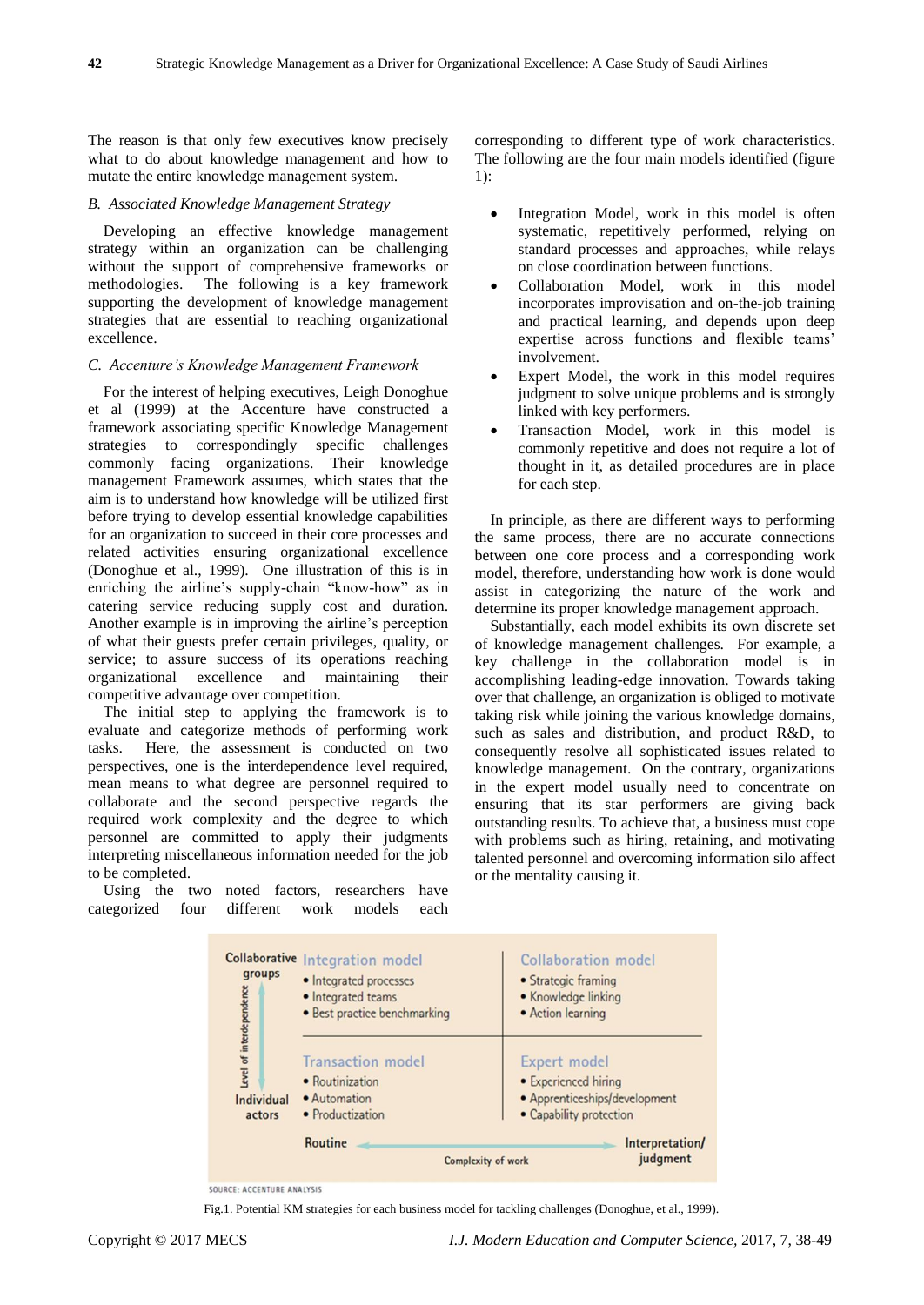The framework helps executives in gaining a better realization of their present knowledge management practices, besides identifying the knowledge management challenges associated with their core processes. The subsequent step to that diagnosis is a brief step of providing certain solutions to challenges since every group of challenges lead to several possible knowledge management strategies that are aligned with the overall organizational strategy for achieving organizational excellence.

A notable illustration of how to derive a knowledge management strategy from challenges is in the transaction model as most of its challenges evolve around the urgency of knowledge codification and consistent performance assurance. So, workable knowledge management strategies may contain automation for embedding standard operating procedures in systems, which is a form of structured knowledge, striving for standardizing employees' behavior by applying training programs. In integration model, we can see another illustration of this where coordinating activity across various parts of the organization is a challenge. Here, executives may contemplate standard processes or methodologies adoption because performance integration across multiple functions. For the expert model case, executives, may act by recruiting champions from other organizations, or choosing to place attention on internal training and development programs for champions to emerge though a long-term career planning process, including, mentoring and coaching programs (Donoghue et al., 1999).

Therefore, knowledge management should not focus on extracting knowledge from experts, but rather should focus on developing the experts in a continuous cycle that ensures knowledge creation and sharing is integrated into an organization's standard operating procedures and culture. In addition, knowledge management is also important for innovation and creativity to grow while keeping enough room for knowledge workers to test and pilot their discoveries with little fear of punishment by management for failures.

## VI. CASE STUDY OF SAUDI AIRLINE

A case study approach has been used for this research, which utilized several data generation methods that included interviews and surveys. The in-depth interview was used with key personnel to obtain valuable insights into the use of strategic knowledge management to drive operational excellence. While the survey was conducted to assist in analyzing certain perspectives related to knowledge management within the organization. The sample was selected at random, with the main selection criteria for participants been that they work at the case study organization. About 85% participants responded to the questionnaire and the obtained data was used to further analyze the research study. The main aim of the survey was to:

 Identify the degree of knowledge management understanding within the organization's personnel

- Determine the importance of expected benefits and perceived values of knowledge management
- Determine the importance of knowledge management principles
- Determine the importance of linkages between principles and values of knowledge management

## *A. Findings*

Saudi Airlines operates many offices and locations with thousands of employees in various technical and managerial jobs. This situation has presented a continuous challenge for the organization to sustain best practices and operational knowledge throughout its history. In addition, the organization has been going through a major transformation initiative that strives to improve its operational excellence and achieve their strategic goals by 2020. Therefore, to properly investigate Saudi Airlines as a case study a set of interviews with key personnel and a survey was utilized to obtain valuable insights into the use of strategic knowledge management to achieve operational excellence.

One of the main findings of this study was that Saudi Airlines as a large organization understands what knowledge management is, but at the same time it faces challenges in implementing it at a strategic and organizational levels. In addition, its key transformation initiatives have implemented a comprehensive project management office that is supported by a knowledgebase, which key stakeholders utilize for their decision making and progress monitoring. This has elevated the potential that knowledge can have to top management and has improved the value perceptions of how knowledge can contribute to an organization's achievement of its strategic goals.

Based on a set of interviews with key personnel within the organization the following are the key findings that were identified:

- Knowledge management tools and technologies are used at multiple levels to achieve various project-wise objectives; however, they fall short of achieving cross-functional and organization-level objectives.
- In terms of day-to-day operational knowledge management, this kind of knowledge is learnt from practice, experience, and the iterative process of performing daily tasks, there is no knowledge management system for storing and retrieving such kind of knowledge for the benefit of communicating knowledge to newcomers or other staff.
- Once new employees are hired, they are enrolled to an orientation period consisting of training programs for a period and later join a mentor who train them and provide them with the required knowledge to perform daily tasks. The reason is that the current Intranet portal is not configured to fulfill this role.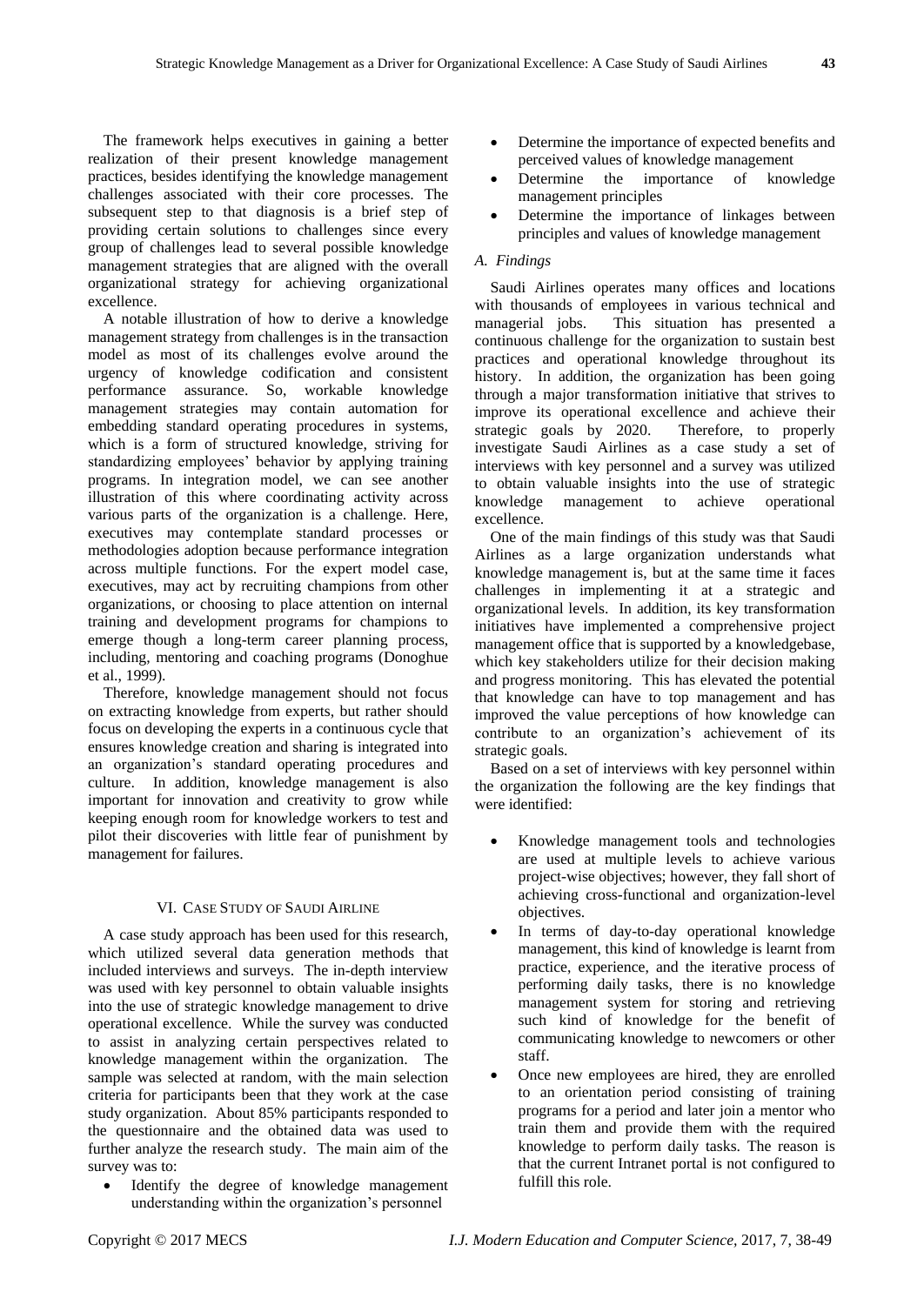- Although there are procedure documents for all systems and tasks that were provided by application vendors or compiled and updated by old-timers, there are all still all paper-based, organized into paper documents, and stored in office cabinets for individuals to seek for learning.
- The current Intranet portal is based on the web application platform of Microsoft SharePoint that is used to store some basic static information for each department or division, such as vision, mission, and objectives etc. In addition, it is used for downloading and printing some forms that are used for daily work, and more importantly it has some statistical reports, such as availability charts and reports that are made to keep managers updated on their department performance, these reports are updated regularly for certain time. The most used document sharing platform is simply sharing documents via the local network, intranet, as it is easily accessed and is based on simple file explorer interface with no odd GUI that may seem to be overwhelming when loading or looking for a certain hyperlinks or icons.
- A very effective example for knowledge management tools implemented in the case study organization is the recently adopted an internal social network that is based on Microsoft Yammer enterprise social networking service for private communication within organizations. Access to social network is governed by employees' corporate domain credentials, i.e. email addresses, so that only individuals within the organization may join and get access to it. In the social network, employees are updated with follow-ups on certain topics; moreover, they may discuss and contribute to topics by adding new ones or just liking and commenting on existing ones. Topics are based on various discussion groups such as the transformation project, crisis management, newspapers and the media, staff discounts, personal skills and talents, and the overall aviation news.
- Additionally, topics can be set to be viewed by all company staff, departmental or privately held between some members. Using the social network, employees may invite their coworkers engaging in real-time communications e.g. chatting, attaching and sharing files and documents.
- Since the social network launch, it has had tremendously evident results serving the knowledge management function in the organization. For instance, the recently launched campaign from the Sales Department asking all staff to participate in providing their suggestions to add ancillary revenue items for the newly added flight destination to the Maldives, there were many inputs from numerous staff brining about a crossdepartmental collaboration and competition where one employee won a prize for his best idea. Another example is an employee posting on the

social network asking his peers about a certain work task and learning from them. Moreover, the organization often publicly publish corporate news letters or decrees about changes in the policies or regulations, one time an employee had some objections and so he commented about it, then the Director General was involved, took it seriously and positively amended the letter realizing the staff reasoning encouraging cross organizational collaboration.

The following are the main findings of the survey broken down into four key areas of knowledge management:

 *Understanding of Knowledge Management by Organization Personnel*

| <b>Ouestion</b>   | <b>Answer</b>  | <b>Numbers</b> |    | Percentage |      |
|-------------------|----------------|----------------|----|------------|------|
| Have you<br>ever  | Yes            | 11             | 17 | 64.7%      | 100% |
| heard<br>of       |                |                |    |            |      |
| Knowledge         |                |                |    |            |      |
| Management        |                |                |    |            |      |
| (KM)?             |                |                |    |            |      |
|                   | N <sub>0</sub> | 6              |    | 35.3%      |      |
| Familiarity with  | Very Much      | $\theta$       | 17 | 0%         | 100% |
| KM principles     |                |                |    |            |      |
|                   | Much           | $\overline{4}$ |    | 23.5%      |      |
|                   | Somewhat       | $\overline{4}$ |    | 23.5%      |      |
|                   | A Little       | $\overline{4}$ |    | 23.5%      |      |
|                   | Very Little    | 5              |    | 29.5%      |      |
| Concept of effect | Very Much      | $\mathfrak{D}$ | 17 | 11.8%      | 100% |
| of Strategic KM   |                |                |    |            |      |
| on                |                |                |    |            |      |
| organizational    |                |                |    |            |      |
| excellence        |                |                |    |            |      |
|                   | Much           | 3              |    | 17.6%      |      |
|                   | Somewhat       | 9              |    | 53.0%      |      |
|                   | A Little       | $\theta$       |    | 0%         |      |
|                   | Very Little    | 3              |    | 17.6%      |      |
| of<br>Length      | Less than 1    | 9              | 17 | 53.0%      | 100% |
| experience<br>in  |                |                |    |            |      |
| using KM          |                |                |    |            |      |
|                   | $1 - 3$        | 4              |    | 23.5%      |      |
|                   | $3 - 5$        | 3              |    | 17.6%      |      |
|                   | Above 5        | $\mathbf{1}$   |    | 5.9%       |      |

Table 1. Understanding of KM by Organization Personnel

As highlighted in table 1 most respondents' opinion indicated that they are aware of knowledge management, with over two thirds indicating that they have heard of knowledge management. Their familiarity with knowledge management principles was varied ranging from 53% with little to very little familiarity and 47% who are much to somewhat familiar with the principles of knowledge management. This highlights the fact that based on the sample knowledge management is mostly a known concept in general terms however most indicate that they have limited understanding of it. On the other hand, 82.4% of respondents saw that the concept of strategic knowledge management has somewhat to very much effect on organizational excellence with only 17.6% seeing strategic knowledge management as having very little effect on organizational excellence. This supports the role that knowledge management tries to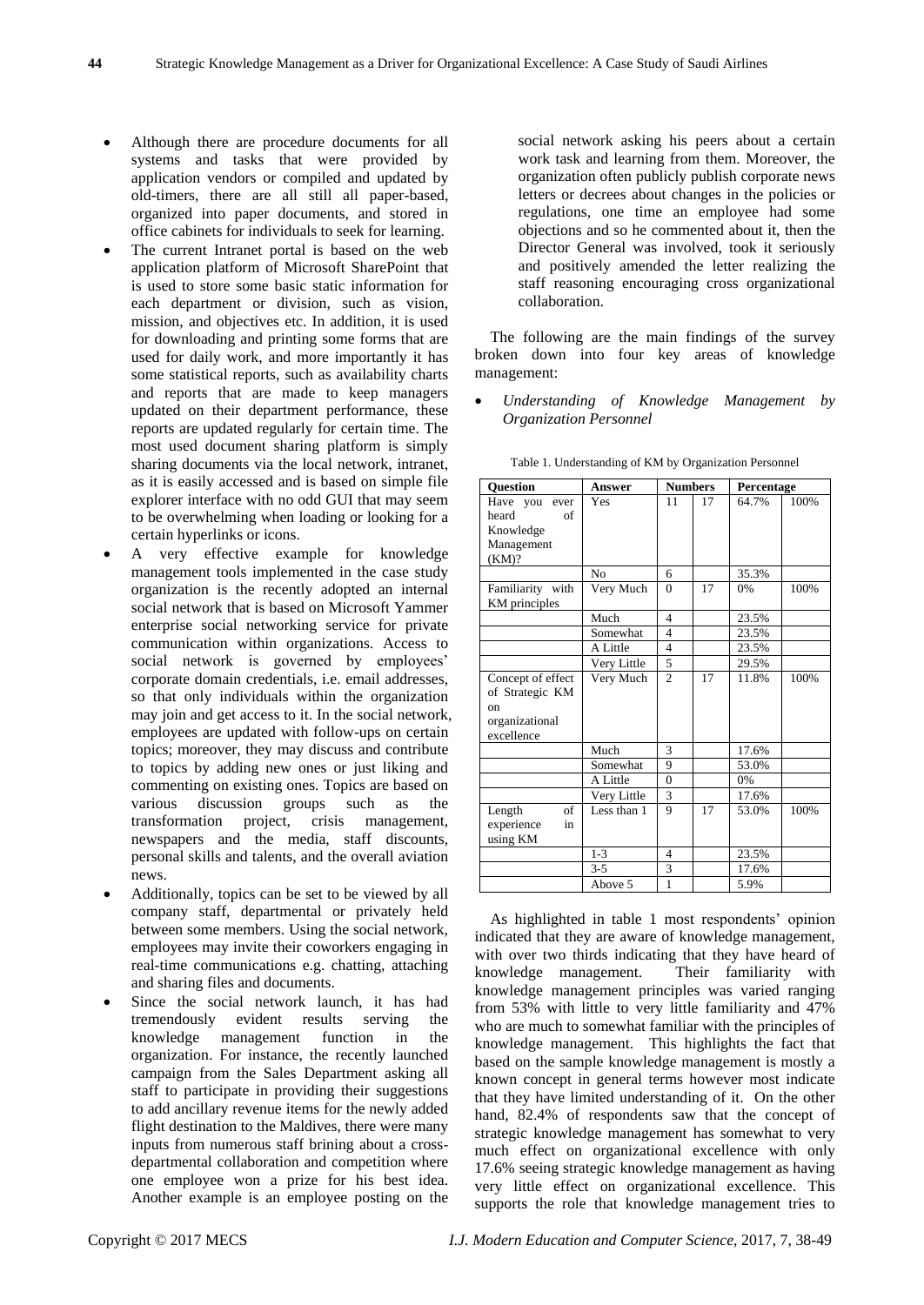play within organizations as a catalyst for organizational excellence.

The length of experience in using knowledge management over half of the respondents, 53%, had very little experience with less than one year, while a good portion, 41%, had experience ranging between 1 to 5 years, with an exceptional case of more than that, 6%. This highlights that fact that based on the respondent's answers most are aware of knowledge management but have limited years of experience in implementing it.

## *Values of Knowledge Management*

The questions of this section of the survey was used to analyze and compare the values of knowledge management using the mean and standard deviation as indicators of their significance to the survey participants. The result of this analysis is shown in table 2.

Based on the respondents' answers the highest value identified for knowledge management was a mean of (4.1) for improved productivity of staff, then a mean of (3.9) for enhanced quality of delivered services, followed by a mean of (3.8) for improved satisfaction of customers and finally a mean of (3.6) for effective utilization of personnel. This provides an indication that respondents perceived knowledge management to be related more to human resource productivity and their output in the form of services delivered (refer to table 2 findings).

Table 2. Values of Knowledge Management

| <b>Ouestion</b>                                 | Mean   | <b>Standard Deviation</b> |
|-------------------------------------------------|--------|---------------------------|
| Improved satisfaction of<br>Customers           | 3.8235 | 0.6169                    |
| Improved productivity of<br>staff               | 4.0588 | 0.6389                    |
| of<br>Enhanced<br>quality<br>delivered services | 3.8824 | 0.8318                    |
| Utilization<br>Effective<br>- of<br>Personnel   | 3.5882 | 1.1910                    |

#### *Implemented Knowledge Management Principles*

The questions of this section of the survey was used to analyze and compare the implemented knowledge management principles using the mean and standard deviation as indicators of their significance to the survey participants. The result of this analysis is shown in table 3.

In reviewing the findings of respondents' answer to the implemented knowledge management principles, the highest identified principles were knowledge documentation with a mean of (3.6) and knowledge communication & collaboration with a mean of (3.6). On the other hand, other principles relating to how knowledge management is implemented and benefiting the organization was viewed as less critical (refer to table 3 findings).

Table 3. Implemented Knowledge Management Principles

| <b>Ouestion</b>                                  | Mean   | <b>Standard Deviation</b> |
|--------------------------------------------------|--------|---------------------------|
| of KM<br>Alignment<br>to<br><b>Business</b>      | 3.5294 | 0.7759                    |
| Knowledge<br>Communication<br>&<br>Collaboration | 3.5882 | 0.8442                    |
| Knowledge<br>Documentation                       | 3.6471 | 0.6809                    |
| Knowledge<br>Management<br>Lifecycle             | 3.4706 | 0.6056                    |

#### *Link between Implemented Knowledge Management Principles and Values*

The questions of this section of the survey was used to analyze and compare the links between the implemented knowledge management principles and values using the mean and standard deviation as indicators of their significance to the survey participants. The result of this analysis is shown in table 4.

In reviewing the findings of the link between knowledge management principles and values, improved employee engagement with a mean of (3.9) was indicated as the highest benefit from such a link. On the other hand, organizational excellence achievement with a mean of (3.7) and improved organizational cultural with a mean of (3.7) were also indicated as important benefits from such a link (refer to table 4 findings).

| Table 4. Link between Implemented Knowledge Management |  |
|--------------------------------------------------------|--|
| Principles and Values                                  |  |

| <b>Ouestion</b>                                            | Mean        | <b>Standard Deviation</b> |
|------------------------------------------------------------|-------------|---------------------------|
| KM receives<br>support<br>from<br>the<br>top<br>management | 3.529411765 | 0.977249866               |
| Organizational<br>Excellence<br>Achievement                | 3.705882353 | 0.955769224               |
| Knowledge<br>Strategic<br>Management<br>Attainment         | 3.470588235 | 1.03569511                |
| Employee<br>Improved<br>Engagement                         | 3.882352941 | 0.75788816                |
| Improved<br><b>Organizational Culture</b>                  | 3.705882353 | 0.892102993               |

#### VII. ANALYSIS & DISCUSSION

Based on the findings of both the interviews and survey, strategic knowledge management is well-known as a concept and is perceived as an enabler for achieving organizational excellence. However, such realization of the benefits of SKM was mostly stated and narrowly implemented at the project management level rather than in the day-to-day operations of Saudi Airlines, this is mainly due to top management focus on achieving their comprehensive organizational transformation program.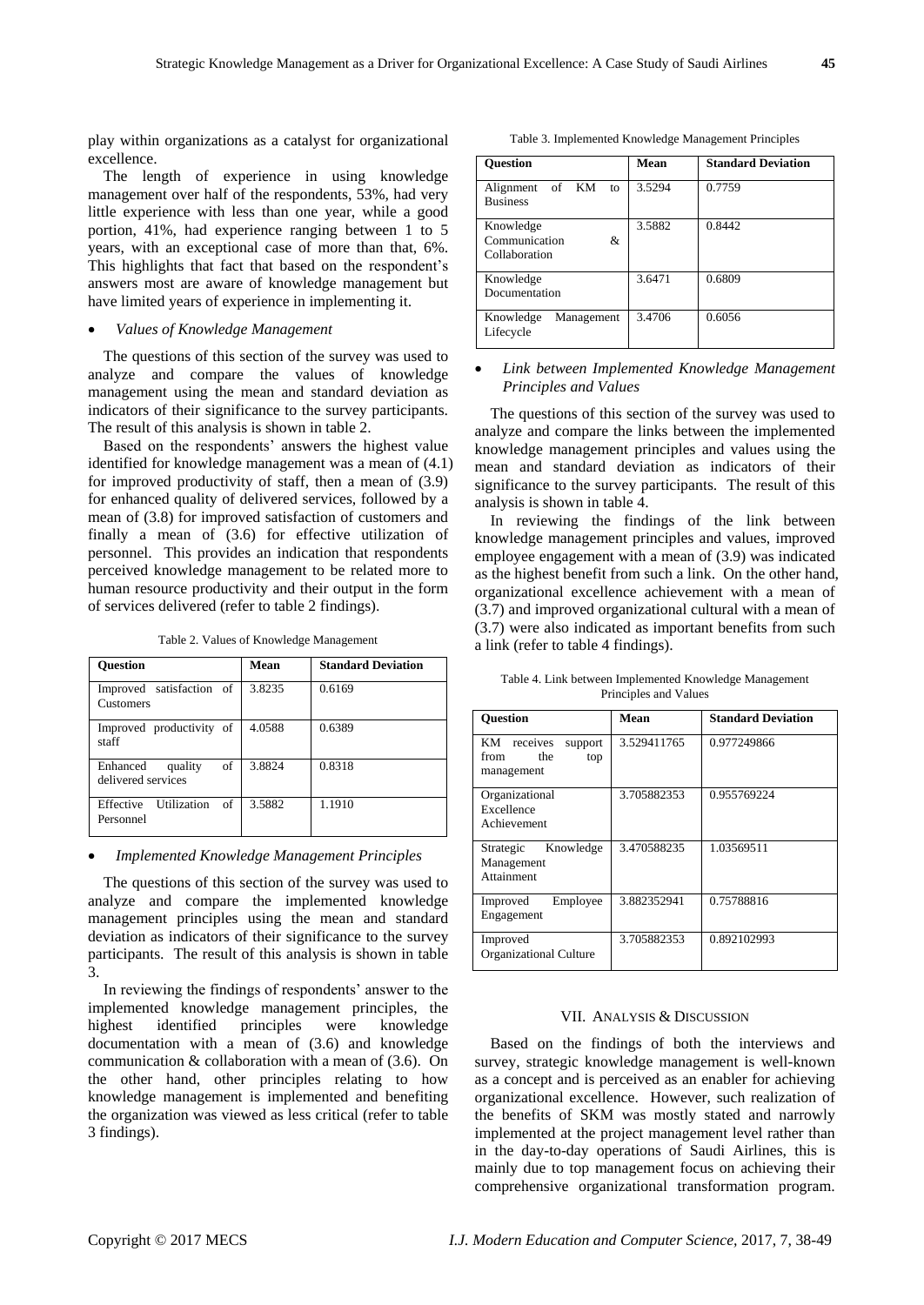At the same time, most indicated that they have limited experience in managing knowledge and that no clear methodology is adapted. However, knowledge is managed within the various projects as a key resource for success. This leads us to deduce that SKM must be implemented at an organizational level for it to drive organizational excellence.

On the other hand, it is important to highlight that even though Saudi Airlines does not implement a comprehensive SKM strategy its main principles or values can still be found within their corporate strategy and SBU plans. Therefore, we can deduce that SKM needs to be championed within an organization to obtain its required level of support and be identified as a clear driver for organization excellence, otherwise it would still benefit the organization but at a much lower level. This is further supported by the findings that most view SKM as benefiting staff productivity followed by the quality of their output. In addition, most also perceive that knowledge documentation, communication and collaboration to be the most important principles of SKM, which again supports the need for SKM to be in place for both explicit and tacit knowledge types.

In addition, Saudi Airlines has not utilized knowledge as a strategic resource with its external partners to strengthen their relationship and effectiveness. This area was researched recently in a study by Al-mutairi and Qureshi (2014), who proposed a framework for KMS strategic alliance. With such a concept in place corporate processes would be supported from start to finish by a comprehensive knowledge management system targeting both internal employees and external partners.

Another important finding was that improving employee engagement and organizational culture were among the top benefits of linking knowledge management principles with expected benefits within an organization's strategy. This is an important point as SKM supports both these areas by supporting the full lifecycle of tacit knowledge and supporting knowledge communication and collaboration.

In addition, Saudi Airlines does not adapt a clear organizational excellence model to be used to assess their levels of excellence, but rather depend on a customized performance measurement system to track and monitor their strategic objectives. Therefore, the implementation of SKM in such scenarios will require clear links to these objectives and performance measure, in addition to identify the contribution that knowledge provides to the organization's strategic critical success factors.

Thus, implementing SKM successfully requires a clear link between it and the main elements of organizational excellence such as leadership, people, strategy and process, just to name a few examples. These elements can either be adapted from the organization's strategy or adapted from an international organizational excellence model.

## VIII. SKM IMPLEMENTATION FRAMEWORK

The lack of a clear linkage between organizational excellence elements or strategic objectives with knowledge management components may lead to unsuccessful or limited implementation of strategic knowledge management. Therefore, the proposed framework, as highlighted in figure 2, aims to introduce the key components needed for a comprehensive and integrated implementation of SKM in an organization looking to achieving organizational excellence.

The framework is divided into three main layers, namely organizational performance, knowledge communication & collaboration, and knowledge management processes & data. Organization performance deals with identification of performance targets within a clear dashboard that is driven by strategic objectives and critical success factors, in addition to, the input from both external and internal business and knowledge management environment analysis. This layer must be done at a strategic level with top management to be able to correctly identify and link all objectives and organizational excellence elements with knowledge management components.

On the other hand, the knowledge communication & collaboration layer deals with increasing employee engagement levels required for an effective knowledge driven organization culture to prosper and grow using enterprise social network. This layer would focus on the organizational culture elements that supports knowledge management, while utilizing enterprise social networking platforms to support the communication and collaboration of knowledge. In addition, this layer would support the exchange of tacit knowledge in an interactive manner between organization personnel.

At the last layer, knowledge management processes & data deals with the underlying portfolio of systems, applications and infrastructure needed to deliver organizational excellence with knowledge management. These knowledge management tools and systems base their benefit from identifying both the value creating processes and high value-adding knowledge artefacts. This layer utilizes business process management systems to enable the automation of knowledge management cycles and distribution of high-value adding knowledge.

With these layers in place organization personnel should be able to link their knowledge management activities with strategic objectives. In addition, they would also avoid unproductive knowledge management activities that do not directly achieve results.

Therefore, organizational personnel would be supported with effective knowledge management processes to streamline their knowledge cycles, interactive employee engagement programs to build the needed awareness and culture, and comprehensive performance measurement systems to track the achievement of organizational excellence.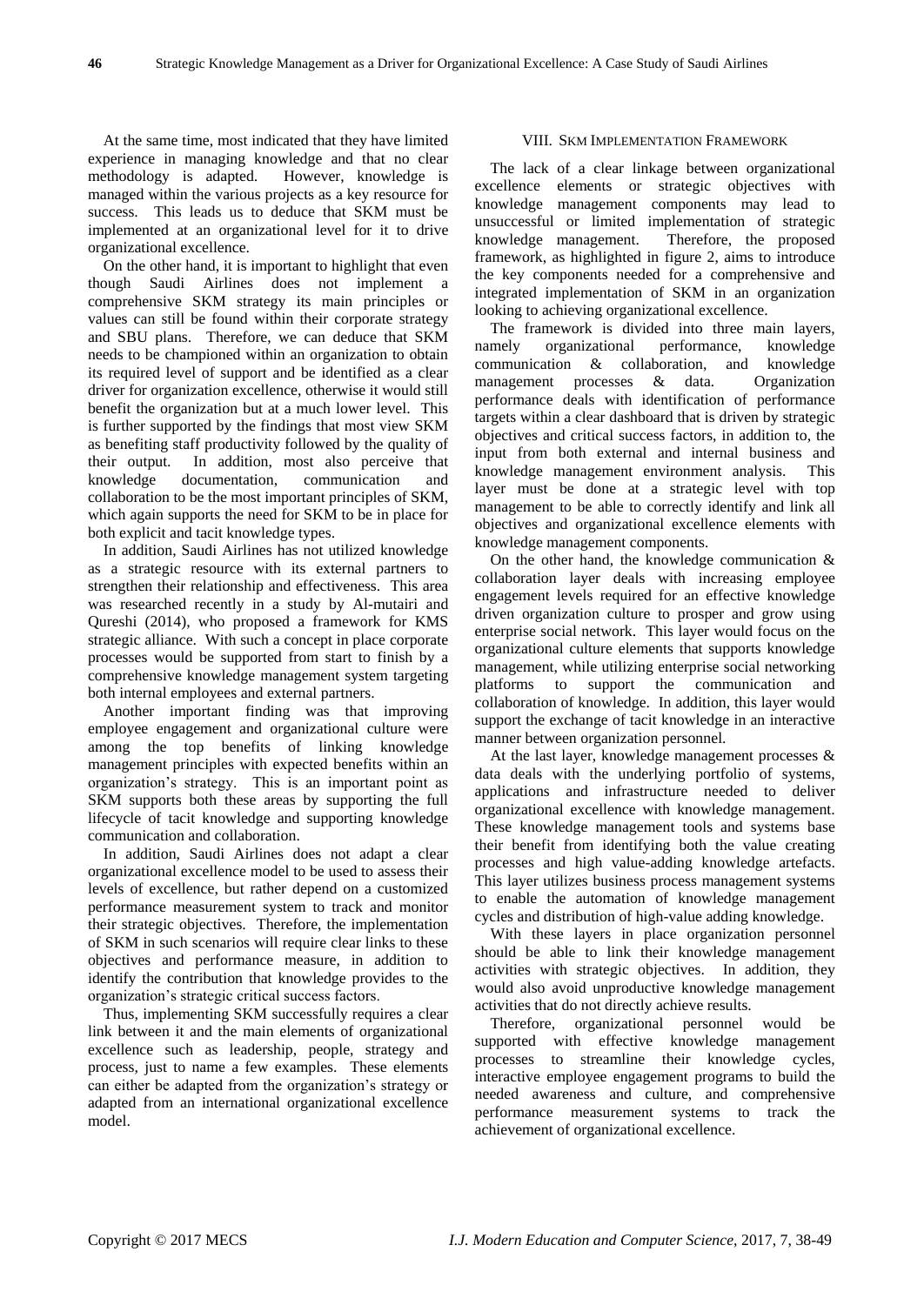The proposed framework is based on the outcome of the findings and the analysis of this research study. However, due to the lack of time it is not

comprehensively evaluated and we propose to evaluate this framework in our future work.



Fig.2. SKM implementation Framework

#### IX. CONCLUSIONS

In this research paper, we presented a case study of Saudi Airlines, which included a set of interviews and a questionnaire based survey, to investigate the potential effects the strategic knowledge management may have on achieving organizational excellence.

The main findings have indicated that knowledge management as a concept maybe well perceived by many individuals as a general term, however its technical or practical implementation in a real-world scenario is not well-understood. Many see it as a general goal that people should strive to achieve but they usually fall short in defining clear strategies and plans on how to achieve knowledge management goals.

In addition, the findings supported that large organizations are faced with the challenge of using expert knowledge of its personnel who are not physically available to interact with and exchange their knowledge with others due to the size of the organization.

One clear finding from the research study was how emerging enterprise social network systems have played a major role in institutionalizing collaboration and corporate socializing within the organization. These factors also play an important role in improving overall

employee satisfaction of their work environments, which was recently research by Kianto Vanhala and Heilmann (2016) who indicated that the sharing of intra organizational knowledge has a direct link with employee satisfaction in organizations who utilize streamlined knowledge management systems.

These technologies if properly implemented can increase the successful implementation of SKM.

To bridge the gap between strategic objectives and critical success factors with the tacit and explicit elements of knowledge management a framework has been proposed to assist in implementing SKM within an organization. This would allow SKM to clearly support organizations in improving their technological innovations and competitive advantages (Lee, et al., 2016).

This research study was limited to one organization. Thus, it may include varying degrees of bias in the responses or opinions obtained. In addition, due to the lack of time available for this research study the proposed framework was not evaluated, however we expect to conduct this evaluation in future work.

Additional future work can potentially cover exploring if centers of excellence, or enterprise social networking have value in strategic knowledge management and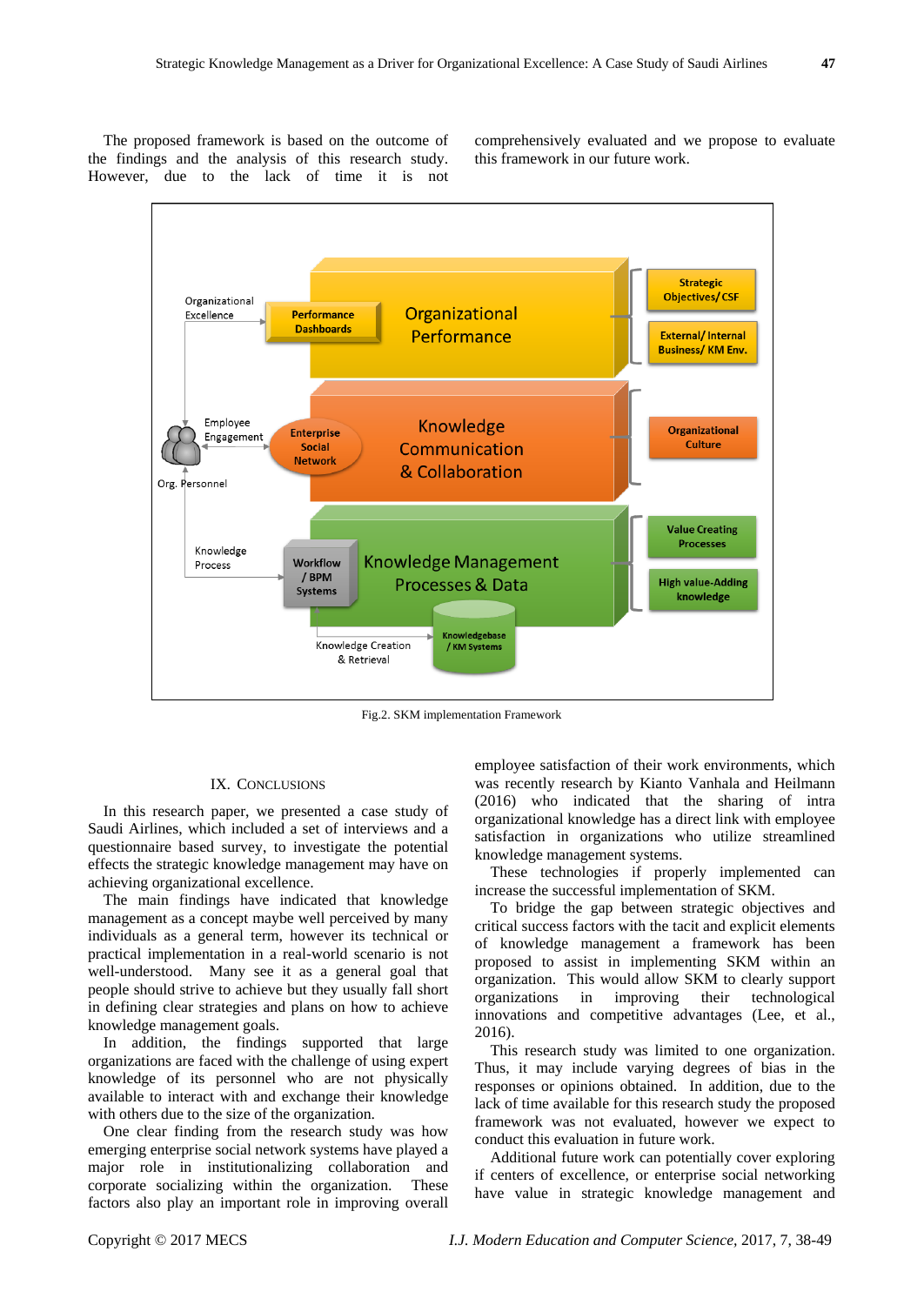overall organizational excellence. Target organizations can setup centers of excellence in knowledge management, which acts as a focal point for knowledge creation and distribution. This center of excellence would utilize organizational networks to reach all corners of the organization in search of valuable knowledge.

#### **REFERENCES**

- [1] Alberto Carneiro, (2000). How does knowledge management influence innovation and competitiveness. *Journal of Knowledge Management*, 4(2), 87 – 98.
- [2] Al-mutairi, S. B., & Qureshi, M. R. J. (2014). A Novel framework for Strategic Alliance of Knowledge Management Systemsf. *International Journal of Modern Education and Computer Science*, *6*(4), 38.
- [3] Argote, L. and Ingram, P. (2000). Knowledge transfer: A basis for competitive advantage in firms. *Organizational Behavior and Human Decision Processes*, 82(1), 150-169.
- [4] ASQ (2016) *What Is Organizational Excellence?* [Online]. Available from: http://asq.org/learn-aboutquality/organizational-excellence/ (Accessed: 6 April 2016)
- [5] Becerra-Fernandez, I. and Sabherwal, R. (2010). Knowledge Management: Systems and Processes. Armonk (N.Y.); London: M.E. Sharpe.
- [6] Beijerse, R. P. (1999). Questions in knowledge management: defining and conceptualizing a phenomenon. *Journal of Knowledge Management*, 3(2), 94-109.
- [7] Bhatt, G. D. (2001). Knowledge management in organizations: examining the interaction between technologies, techniques, and people. Journal of knowledge management, 5(1), 68-75.
- [8] Boisot, M. (1987) Information and Organizations: The Manager as Anthropologist, Fontana/Collins, London
- [9] Boisot, M. (1998) Knowledge assets: Securing competitive advantage in the information economy, New York: Oxford University Press.
- [10] Borjigen, C. (2015). Mass collaborative knowledge management: Towards the next generation of knowledge management studies. *Program*, 49(3), 325-342.
- [11] Bukowitz, W., & Williams, R. (2000). The knowledge management field book. London: Prentice Hall.
- [12] Cyr, S., & Choo, C. W. (2010). The individual and social dynamics of knowledge sharing: An exploratory study. *Journal of Documentation*, 66(6), 824 - 846.
- [13] Dalkir, K. (2013). Knowledge management in theory and practice. Routledge.
- [14] Donoghue, L. P., Harris, J. G., and Weitzman, B. A. (1999). Knowledge management strategies that create value. *Outlook*, 1(1), 48-53.
- [15] Earl, M. J. (1997) 'Knowledge as strategy: Reflections on Skandia International and Shorko Films', in Prusak L. (ed.) Knowledge in organizations, Boston, MA: Butterworth-Heinemann.
- [16] Evans, M. M. and Ali, N. (2013) 'Bridging knowledge management life cycle theory and practice', International Conference on Intellectual Capital, Knowledge Management and Organisational Learning ICICKM 2013 – Conference Proceedings, Washington, DC: Academic Conferences and Publishing International, pp. 156-165.
- [17] Harrington, H. J. (2006) *The Five Pillars of Organizational Excellence* [Online]. Quality Digest. Available from: http://www.qualitydigest.com/aug06/articles/05\_article.sh tml (Accessed: 6 April 2016)
- [18] Heisig, P. (2009). Harmonisation of Knowledge Management – Comparing 160 KM frameworks Around the Globe. Journal of Knowledge Management. 13(4), 4- 31.
- [19] Heisig, P., Heisig, P., Suraj, O. A., Suraj, O. A., Kianto, A., Kianto, A., ... & Fathi Easa, N. (2016). Knowledge management and business performance: global experts' views on future research needs. *Journal of Knowledge Management*, *20*(6), 1169-1198.
- [20] Kianto, A., Vanhala, M., & Heilmann, P. (2016). The impact of knowledge management on job satisfaction. *Journal of Knowledge Management*, *20*(4), 621-636.
- [21] Lee, V. H., Foo, A. T. L., Leong, L. Y., & Ooi, K. B. (2016). Can competitive advantage be achieved through knowledge management? A case study on SMEs. *Expert Systems with Applications*, *65*, 136-151.
- [22] Martensson, M. (2000). A critical review of knowledge management as a management tool. *Journal of Knowledge Management*, 4(3), 204 – 216.
- [23] Mathew, Viju. (2011) "KM Strategies (Part 2): Change and Development." Journal of Knowledge Management Practice 12, no. 2
- [24] McAdam, R., & McCreedy, S. (1999). A critical review of knowledge management models. The learning organization, 6(3), 91-101.
- [25] McElroy, M. (1999, April). The knowledge life cycle. In Proceedings of the ICM Conference on KM. Miami, FL.
- [26] McElroy, M. W. (2003). The new knowledge management: complexity, learning, and sustainable innovation. KMCI Press.
- [27] Meyer, M., & Zack, M. (1996). The design and implementation of information products. Sloan Management Review, 37 (3), 43-59.
- [28] Mousakhani, M., and Rouzbehani, K. (2014). On Knowledge Management: Intellectual Assets as Facilitating Infrastructure. *International Journal of Asian Business and Information Management (IJABIM)*, *5*(4), 23-33.
- [29] Ringrose, D. (2013). Development of an organizational excellence framework. *The TQM Journal*, *25*(4), 441-452.
- [30] Wiig, K. (1993). Knowledge management foundations. Arlington, TX: Schema Press.

## **Authors' Profiles**



**Osama S. Islam** graduated from King Saud University in Riyadh, Saudi Arabia in 1998 with a B.Sc. in computer & information sciences – information systems. He has worked over 19 years as an information technology and management consultant with a range of experience in information systems,

organizational development, business technology solutions, and strategic management consulting. His experience in consulting companies covers a wide range of industries; such as contracting, manufacturing, retail, tourism, banking, healthcare and public sector organizations.

He is currently holding the position of General Manager in an information technology company in Saudi Arabia. He is also currently pursuing a Master's degree in computer information systems at the King Abdulaziz University in Jeddah, Saudi Arabia.